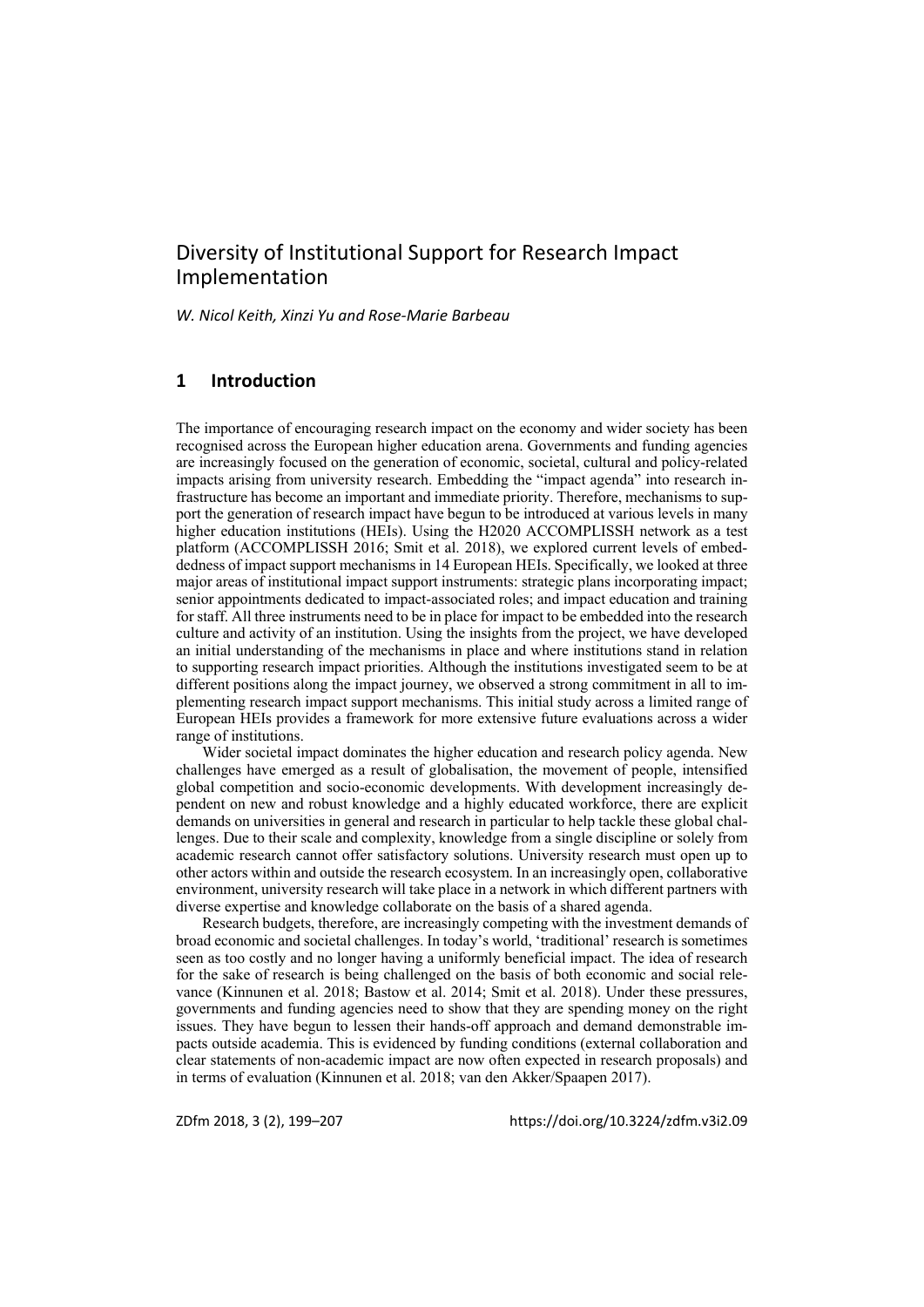The Research Excellence Framework (REF) 2014 in the UK was the first formal and comprehensive attempt to assess non-academic impact in a systematic way. The impact element of institutions' REF submissions counted for 20% of their overall assessment (REF2014 2014; REF2014 2012); for the next REF in 2021, the weighting has been increased to 25% (REF2017 2017). In the UK, 'impact' is now a formal element in the assessment of research excellence that determines a large part of universities' funding and secures the reputation and rankings necessary to recruit good students and attract other income streams. Internationally, well beyond the UK, impact is becoming a formal element and gaining increased weighting in research assessment frameworks (Stern 2016).

To evolve to fit this expanding role, universities must fully embrace the impact agenda and produce knowledge in an open and co-creative way. The challenge, therefore, is to adopt the necessary support mechanisms for this. Clearly, the importance of research impact has been formally recognised and is reflected in most if not all university mission statements. However, while many HEIs have begun to implement support systems for impact, no study has yet been done to assess the current status of the impact agenda and institutional support for research impact across the European higher education arena.

Funded by Horizon 2020, the ACCOMPLISSH project aims to formulate and test cocreation models and toolkits for impact generation from academic research in the social sciences and humanities (ACCOMPLISSH 2016; Smit et al. 2018). The 14 partner institutions in the ACCOMPLISSH consortium are all reputable European universities, presenting a variety of sizes and profiles. To develop relevant impact tools and models, we must understand where institutions stand in terms of knowledge exchange and impact (KE&I) support instruments generally. As an initial step towards gaining a European overview, we designed a survey to investigate institutional impact support mechanisms in the ACCOMPLISSH partner institutions.

### **2 Methods**

#### *2.1 Survey question design*

We looked at three major areas of instrument required for embedding impact in the higher education infrastructure: 1) institutional strategic plans including impact; 2) senior appointments/roles dedicated to impact; and 3) impact education and training for staff. Besides the three areas of impact support instruments, a set of questions also explored levels of engagement activity. Key measures were assessed in 4 sets of survey questions (Table 1 and 2). Individual survey responses have been anonymised. The web-based survey was completed by one senior representative from each institution. Data were collected using SurveyMonkey, an online commercial survey service.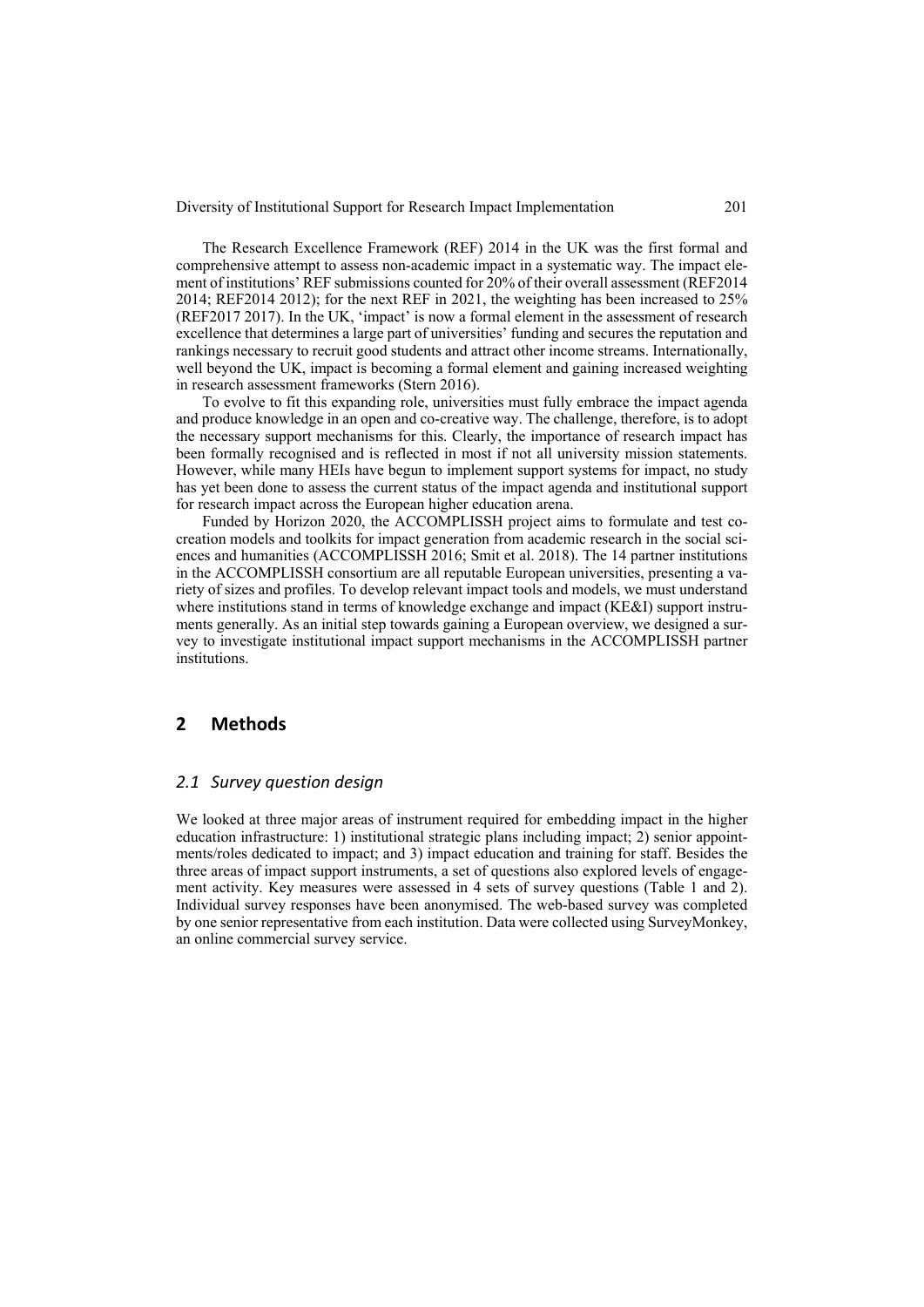| Area                                                                            | <b>Survey Questions</b>                                                                                                                                                                          | Abbreviation                          |
|---------------------------------------------------------------------------------|--------------------------------------------------------------------------------------------------------------------------------------------------------------------------------------------------|---------------------------------------|
| Area 1<br>Strategic Plan                                                        | 1. Does your institution's strategic plan include objectives related to<br>knowledge exchange and/or public engagement (PE)?                                                                     | <b>Strategy PE</b>                    |
|                                                                                 | 2. Does your institution's strategic plan include objectives related to<br>enterprise, innovation and/or commercialisation?                                                                      | Strategy<br>Enterprise                |
| Area 2<br>Senior<br>Appointment<br>Dedicated to<br>Impact-associ-<br>ated Roles | 3. Does your institution have a senior officer (e.g. Vice-Principal, Dean<br>etc.) to oversee knowledge exchange (KE)?                                                                           | Role VP/Dean                          |
|                                                                                 | 4. Does your institution have academics who act as 'impact champions'<br>in their area, to promote external engagement, knowledge exchange<br>and co-creation?                                   | Role<br>Champion                      |
|                                                                                 | 5. Does your institution have a formal knowledge exchange or similar<br>committee where issues and initiatives relating to knowledge exchange,<br>external engagement and impact are dealt with? | <b>KE Committee</b>                   |
| Area 3<br>Impact<br>Education<br>and Training<br>for Staff                      | 6. Does your institution provide training and/or support to researchers<br>who wish to engage with the general public?                                                                           | Public engage-<br>ment support        |
|                                                                                 | 7. Does your institution provide training and/or support to researchers<br>who are engaging with external non-academic partners or audiences?                                                    | Stakeholder<br>engagement<br>training |
|                                                                                 | 8. Does your institution provide training or internships for postgraduate<br>students in knowledge exchange or impact activities such as public en-<br>gagement or commercialisation?            | Postgrad<br>training                  |
|                                                                                 | 9. Does your institution run seminars or educational sessions specifically<br>for staff covering individual aspects of knowledge exchange,<br>co-creation and impact?                            | Staff seminars                        |
|                                                                                 | 10. Does your institution run an overall knowledge exchange and/or<br>impact conference specifically for staff?                                                                                  | Staff KE<br>conference                |

Table 1. Questions on key measures of institutional impact support mechanisms.

| Engagement<br>Support and<br><b>Activities</b> | Does your institution have a dedicated fund for encouraging the<br>exploitation of research in external sectors?                  | Funds for<br>engagement  |
|------------------------------------------------|-----------------------------------------------------------------------------------------------------------------------------------|--------------------------|
|                                                | Does your institution record activities conducted by researchers with<br>external partners                                        | Record<br>activities     |
|                                                | Are your academic staff assessed in part on their level of engagement<br>with external, non-academic partners?                    | Engagement<br>recognised |
|                                                | Does your institution run stakeholder days, industry-facing conferences<br>or workshops aimed at engaging external organisations? | Stakeholder<br>days      |
|                                                | Does your institution run open days for the public to meet staff and<br>hear about research?                                      | Public open<br>days      |

Table 2. Questions on key measures of institutional stakeholder engagement support mechanisms

### **3 Results**

Key measures of the three main areas of institutional impact support were assessed by the questions shown in table 1. The graphs (Fig 1 and 2) describe the institutions' impact journeys, with each cluster of dots representing the answers to each question from all 14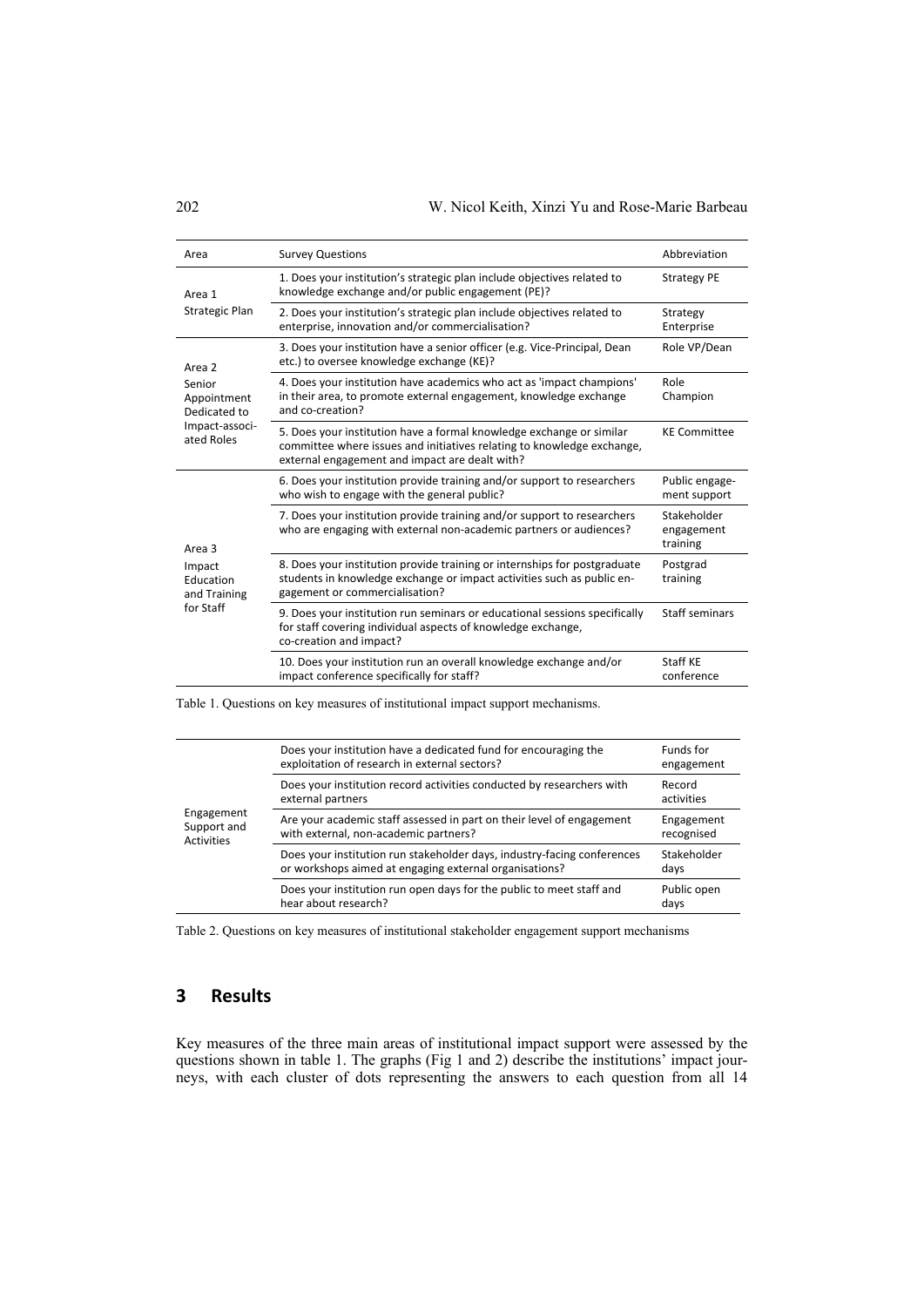institutions. Dots on the upper line correspond to "yes" answers; those on the lower line are "no" responses. "Not sure" answers appear on the middle line. By joining the dots, a trajectory is created which reflects the impact support journey of the individual institutions. (Colour figures available from the authors on request.)



Fig 1. Overview of institutional journeys in implementing impact support instruments.

Fig 1 shows that institutions are at different positions along the impact agenda implementation journey. Although no two trajectories are the same, similar patterns are observed, falling into 4 groups (Fig 2).



Fig 2. Four stages of institutional journeys in implementing impact support instruments.

The Type I "Nearly there" journey (Fig 2) represents positive answers to questions on key measures. Dips at the end of the curve suggest one or two impact support components are yet to be embedded, most likely in impact education and staff training. This type of trajectory reflects institutions that have embedded most, if not all, impact support components in all three main areas. Overall, the impact implementation is orderly and systematic.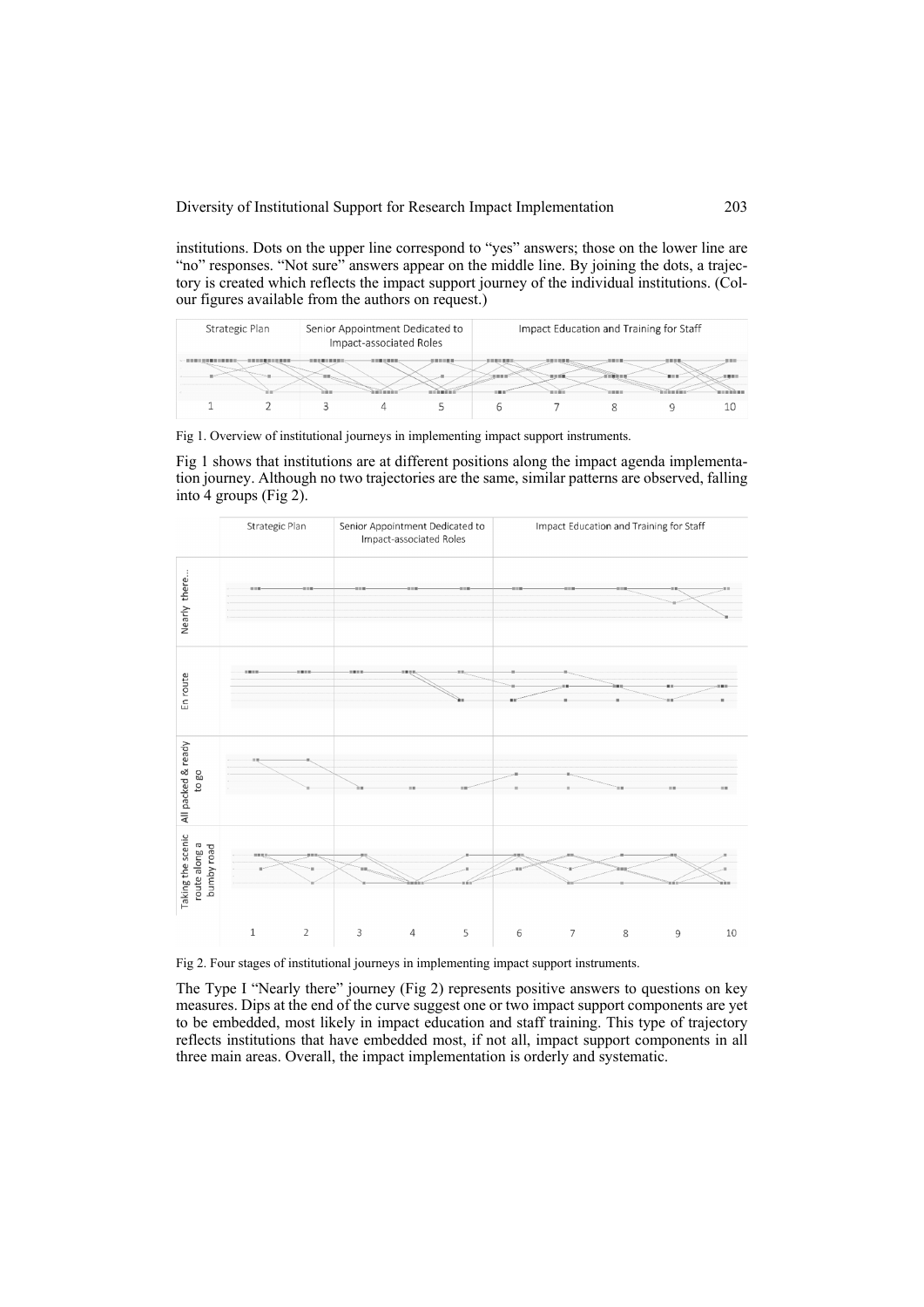Type II "En route" trajectory (Fig 2). These institutions have a strategic impact plan in place and other key components, senior role appointments and impact training, under development. Training and education are largely absent.

The Type III journey is "All packed and ready to go" (Fig 2). These institutions have strategic impact plans in place and are well-positioned to embed other key elements.

In contrast to the others, Type IV – "Taking a scenic route along a bumpy road" – shows a more random pattern. As shown in Fig 2, these institutions have not implemented all support instruments in any of the three main areas of impact but instead have inserted components from different areas into the research infrastructure without a strong sense of order or linkage.

The four journey types represent a first measure of the level to which HEIs have embedded comprehensive impact support and shed light on the relationship between the three main areas of impact support instruments. The three areas appear to work in order from the initial stage of including impact in strategic plans to front-line capacity-building. Although institutions differ, the starting point for embedding impact support is usually the inclusion of research impact in strategic plans.



Fig 3. Percentage of HEIs with key measures of impact support instruments in place. (A) Strategic plan includes impact. (B) Senior appointments to impact-associated roles. (C) Impact education and training for staff. Details of each measure are shown in Table 1.

Fig 3 shows the detailed analysis of the three main areas of institutional impact support on which Fig 1 and Fig 2 are based. Fig 3A focuses on institutional strategic plans that include impact: 86% of HEIs surveyed have strategic plans that include enterprise, innovation and commercialization; 93% have strategic plans that include public engagement. Impact elements are thus formally included in institutional strategic plans in most HEIs surveyed, and the importance of research impact is recognised explicitly at senior management levels. Following that recognition, capacity-building is needed to introduce or strengthen the skills, knowledge and processes necessary to support impact generation. This leads naturally to the next two main areas: senior roles dedicated to impact; and impact training for staff.

New roles are required to provide proper guidance and systematic support for impact generation. Fig 3B shows the institutions with senior appointments to impact-associated roles: 64% have vice-principals or deans dedicated to overseeing support for impact and 57% have academic "Impact Champions" facilitating the delivery of the HEI's impact strategy at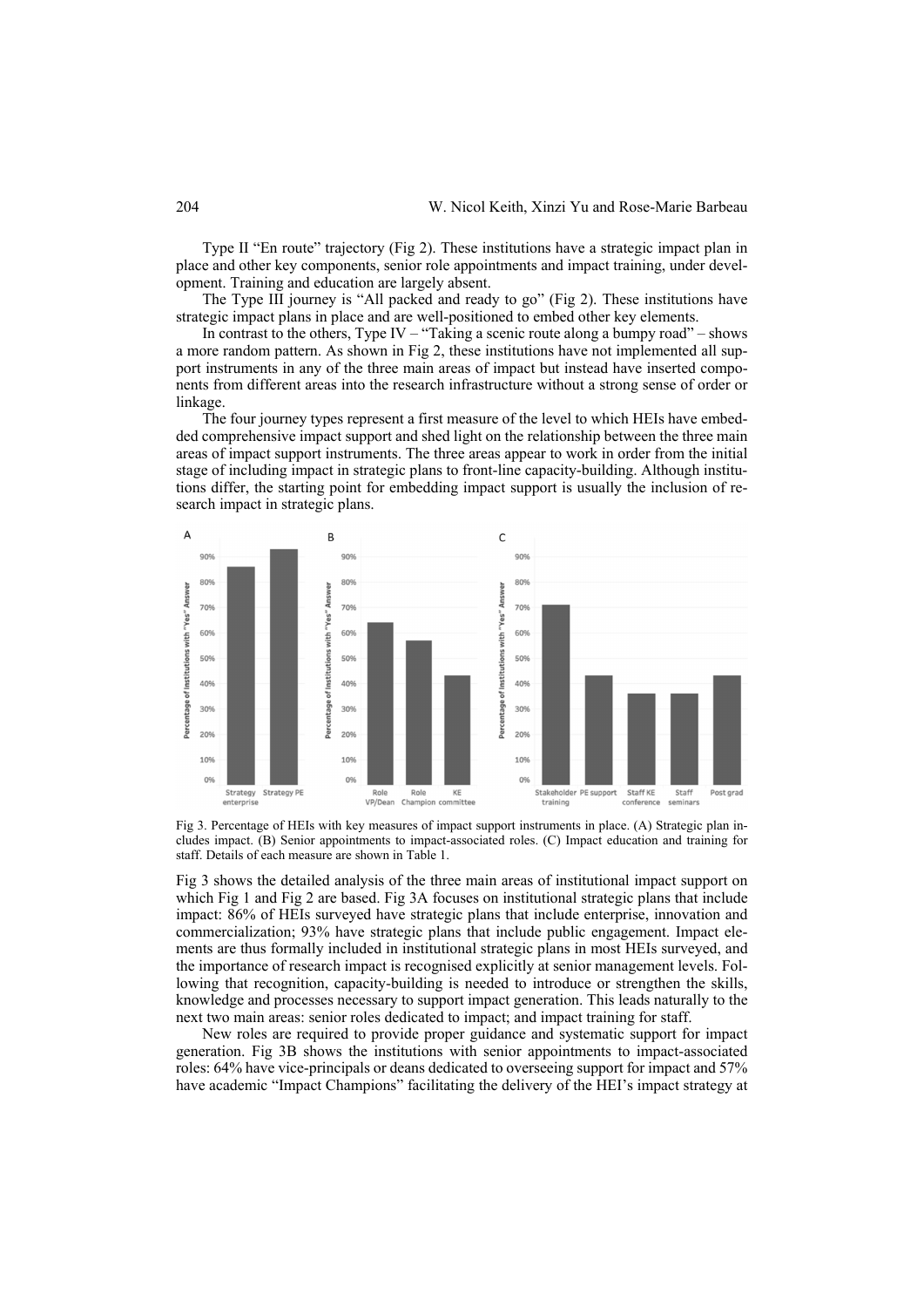local levels. About 43% have knowledge exchange committees to supervise the impact strategy and implementation. Compared to the inclusion of impact in strategic plans, there is a 30% drop in HEIs appointing dedicated senior roles to drive the impact agenda.

Impact training for staff is a crucial step for achieving strategic objectives related to impact. Fig 3C measures five aspects of impact education and training for staff: 71% of institutions provide essential impact training, e.g. in stakeholder engagement. It is encouraging to see that other components such as public engagement support (43%), staff knowledge exchange events (36%), staff seminars (36%) and postgraduate training or internships (43%) have begun to be introduced.



Fig 4. Key measures of institutional impact engagement activities.

Besides the three main areas of impact support instruments, a set of questions explored levels of engagement activity and support (Table 2). Fig 4 indicates that a high percentage of HEIs surveyed have support and recognition mechanisms for stakeholder engagement activities. For example, 86% have funds for engagement and 93% record activities conducted by researchers with external partners. More than 70% organise stakeholder days and 64% public open days.

While it is positive to see that a range of engagement activities are taking place in a majority of institutions, many questions remain around frequency of activities, participation rates, and outcomes.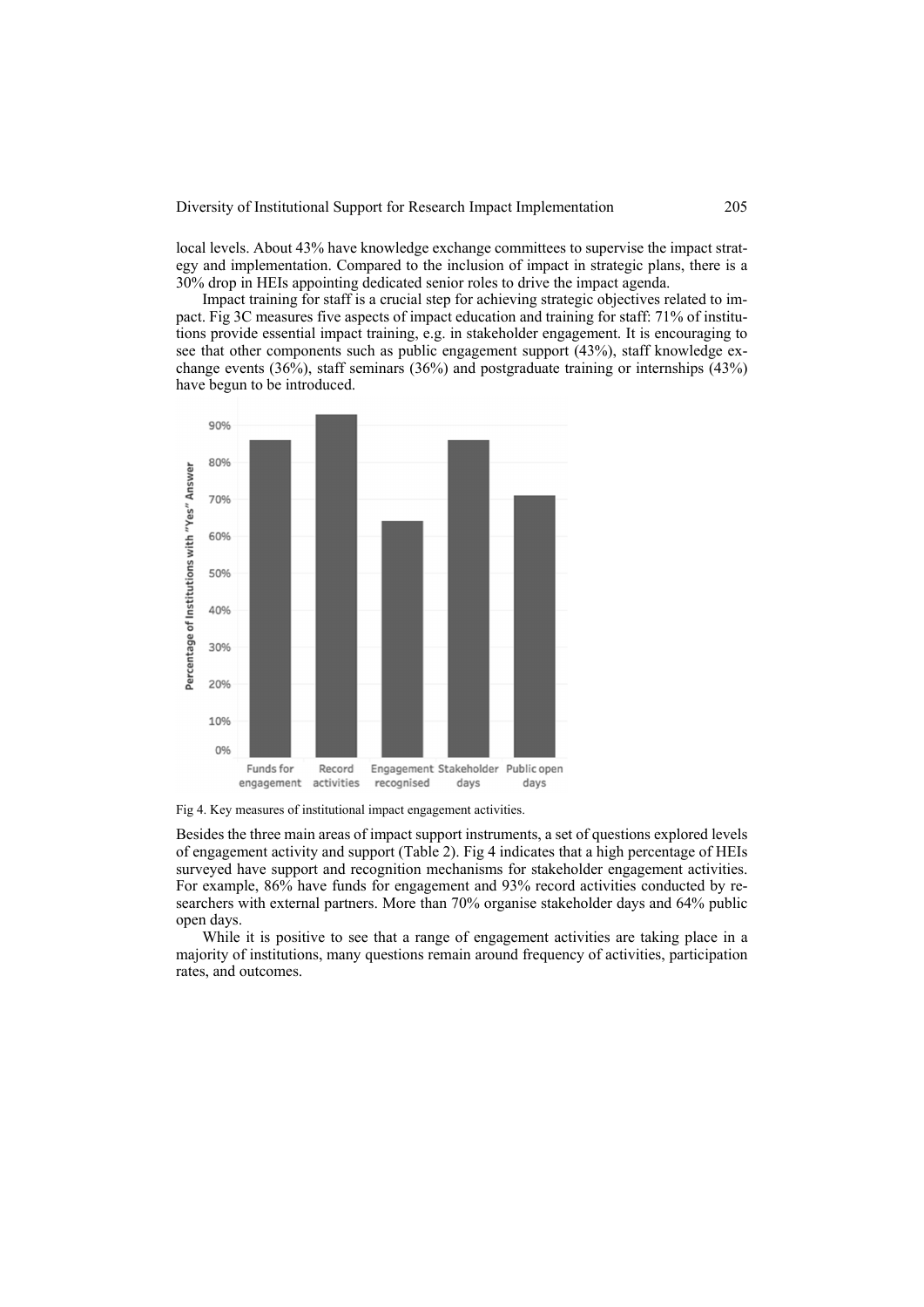## **4 Discussion**

The impact agenda is an important and complex issue for HEIs throughout Europe. This initial study can be used as a starting point for sharing an understanding the of needs and issues involved in embedding the necessary structures, skills and knowledge within an organisation to achieve a culture of engagement with the research impact agenda. From the survey data, we observed that the concept of non-academic research impact is widely recognised among the ACCOMPLISSH HEIs and that impact support instruments are being implemented into their research infrastructures. Regardless of where they are on the journey, all institutions have demonstrated a commitment to embracing research impact as a part of their mission. Incorporating impact into the institutional strategic plan is unsurprisingly the first step in the process, setting the direction of travel and reflecting the institutional commitment to impact.

To achieve the impact-related objectives set out in the strategic plan, a road map is required, detailing the capacity-building that will underpin the development of new skills, knowledge, roles and systems supporting impact understanding, planning and generation.



Fig 5. Overview of institutional survey data, showing the percentages of positive responses to questions asked in each of the three areas of impact support.

Fig 5 shows that incorporating impact into strategic plans has the highest support level (90%), while dedicated senior roles and staff training are still at the developmental stage (55% and 46% respectively). These two areas are at the heart of the institutional ability to truly enable research impact generation. Competent people in the right positions help to drive and sustain impact generation, supporting staff to build on their research, engage relevant stakeholders, plan activities, and generate impacts beyond academia. Impact education and training is vital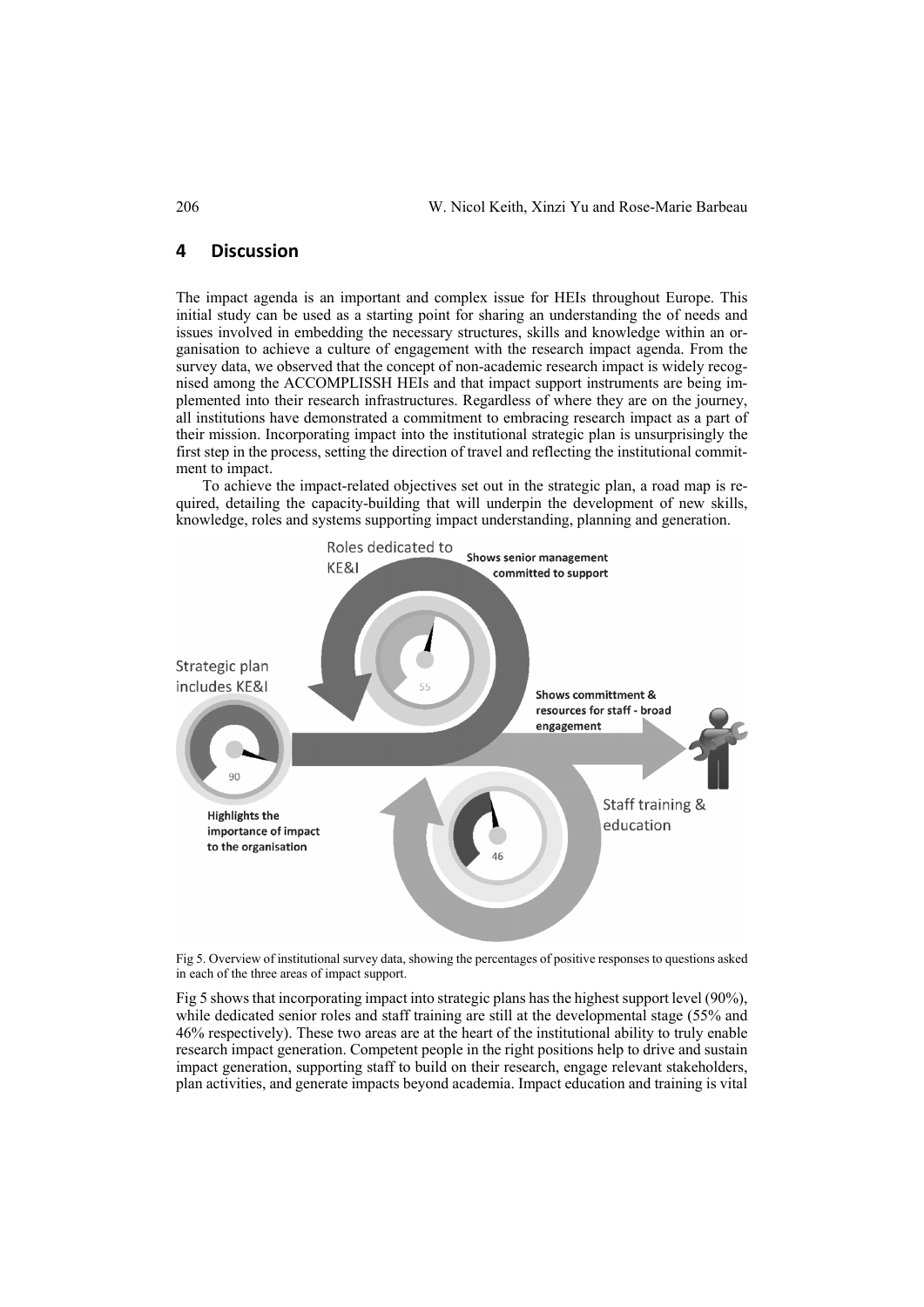for a strategic plan to deliver against its objectives, because staff equipped with relevant skills for effective knowledge exchange and co-creation will change the research culture through their own practice and by example.

In any institution, it is not unusual to see individuals engaging in the types of activities that drive research impact. However, the impact agenda aims to achieve comprehensive, institution-wide support for impact generation, with research impact embedded as deeply as the concept of academic excellence. All staff equipped with the knowledge and understanding of how impact relates to their research can engage with the impact agenda as an integral part of their daily research activities.

#### **5 Acknowledgements**

This research is funded by the European Union's Horizon 2020 research and innovation programme under grant agreement No 693477 (ACCOMPLISSH).

#### *References*

- ACCOMPLISSH (2016): Accelerate co-creation by setting up a multi-actor platform forimpact from Social Sciences and Humanities. [https://www.accomplissh.eu/ \[A](https://www.accomplissh.eu/)ccessed: 8 August 2018].
- Bastow, Simon/Dunley, Patrick/Tinkler, Jane (2014): The Impact of The Social Sciences. How Academics and Their Research Make a Difference. Los Angeles et al.: Sage. [https://doi.org/10.4135/](https://doi.org/10.4135/9781473921511) 9781473921511
- Kinnunen, Heidi/Holm, Emmi/Nordman, Anna-Maria/Roschier, Solveig (2018): Academic consulting – income stream, impact and brand building. International Journal of Innovation Science, 10 (2), pp. 143-159. <https://doi.org/10.1108/ijis-08-2017-0075>
- REF2014 (2012): Panel criteria and working methods. [http://www.ref.ac.uk/2014/pubs/2012-01/ \[A](http://www.ref.ac.uk/2014/pubs/2012-01/)ccessed: 8 August 2018].
- REF2014 (2014): Research Excellence Framework. [http://www.ref.ac.uk/2014/ \[A](http://www.ref.ac.uk/2014/)ccessed: 8 August 2018].
- REF2017 (2017): Initial decisions on the Research Excellence Framework 2021.<http://www.ref.ac.uk/> publications/2017/initialdecisionsontheresearchexcellenceframework2021.html [Accessed: 8 August 2018].
- Smit, Sharon/Kwakkel, Jaliene/Keith, Nicol (2018): Accomplissh: creating societal impact from social sciences and humanities research. Open Innovation 2.0 Yearbook 2017-2018. Luxembourg: European Commission, pp. 31 - 37. doi:10.2759/737501, <http://eprints.gla.ac.uk/171797/1/171797.pdf>
- Van den Akker, Wiljan/Spaapen, Jack (2017): Productive interactions: Societal impact of academic research in the knowledge society. League of European Research Universities. [https://www.](https://www.leru.org/publications/productive-interactions-societal-impact-of-academic-research-in-theknowledge-society) leru.org/publications/productive-interactions-societal-impact-of-academic-research-in-theknowledge-society [Accessed: 8 August 2018].

W. Nicol Keith is Professor of Molecular Oncology and Director of Research Impact at the University of Glasgow Institute of Cancer Sciences, University of Glasgow, United Kingdom. Nicol has extensive experience in career and research development internationally and sits on several international funding committees which span disciplines from medical sciences through to social sciences and the humanities. His academic activities focus on translational cancer research including biomarker development, clinical trials and cancer cell immortality. [Nicol.keith@glasgow.ac.uk](mailto:Nicol.keith@glasgow.ac.uk)